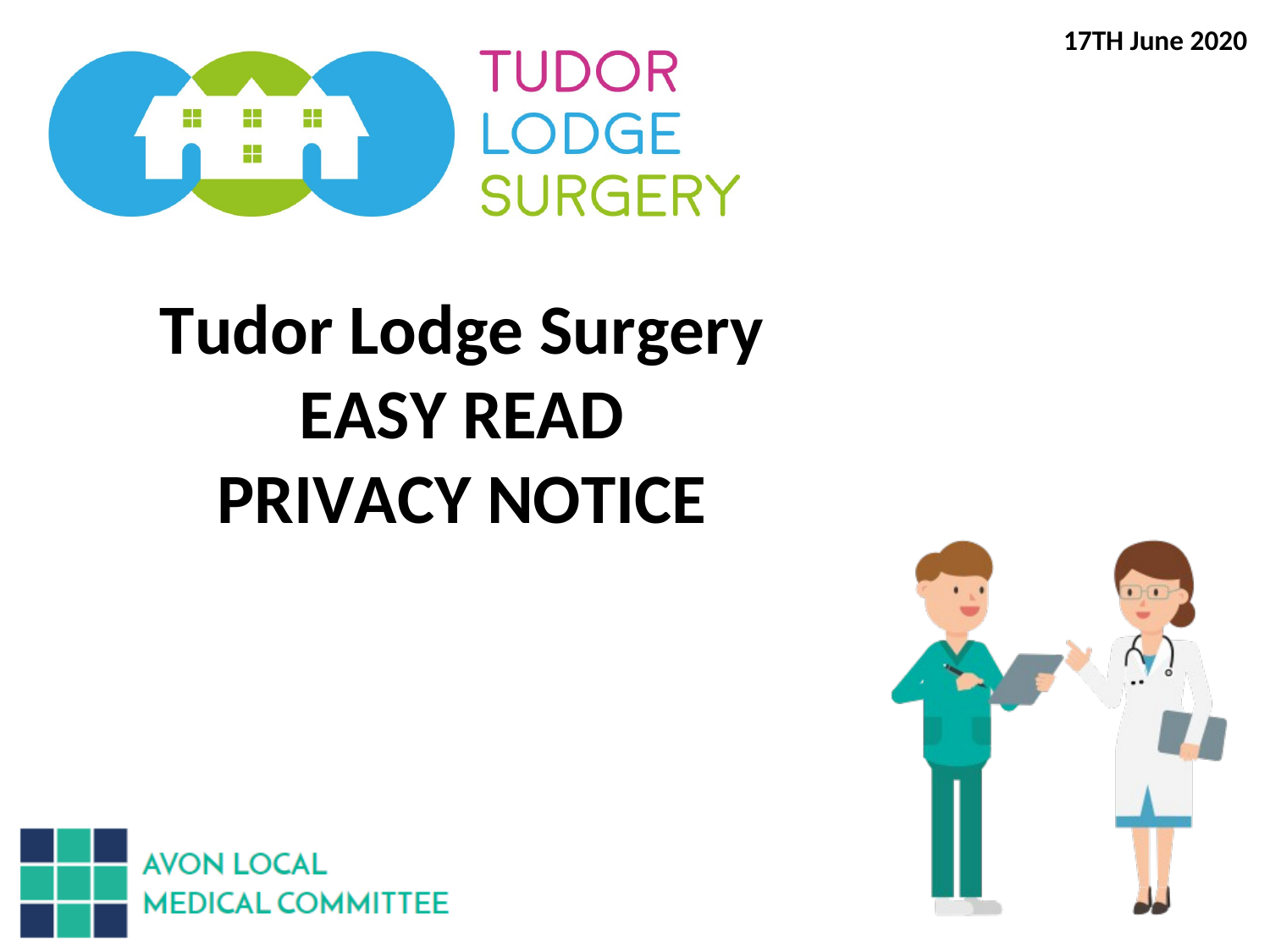## We help people with their health care needs **Who we are?**

We, at Tudor Lodge Surgery ('**the Surgery**') our address is 3 Nithsdale Road, Weston super Mare BS23 4JP are a **Data Controller of your informaton**.

- This means we are responsible for **collectng, storing and handling your personal and healthcare information** when you register with us as a patient.
- There may be tmes where we also **process your informaton.**
- That means we use your information for a particular purpose, we may also be called a **Data Processor**.



We are registered with the Information Commissioners Office (ICO) to use information about the people we work with under the Data Protection Act 2019 and our registration number is .....................

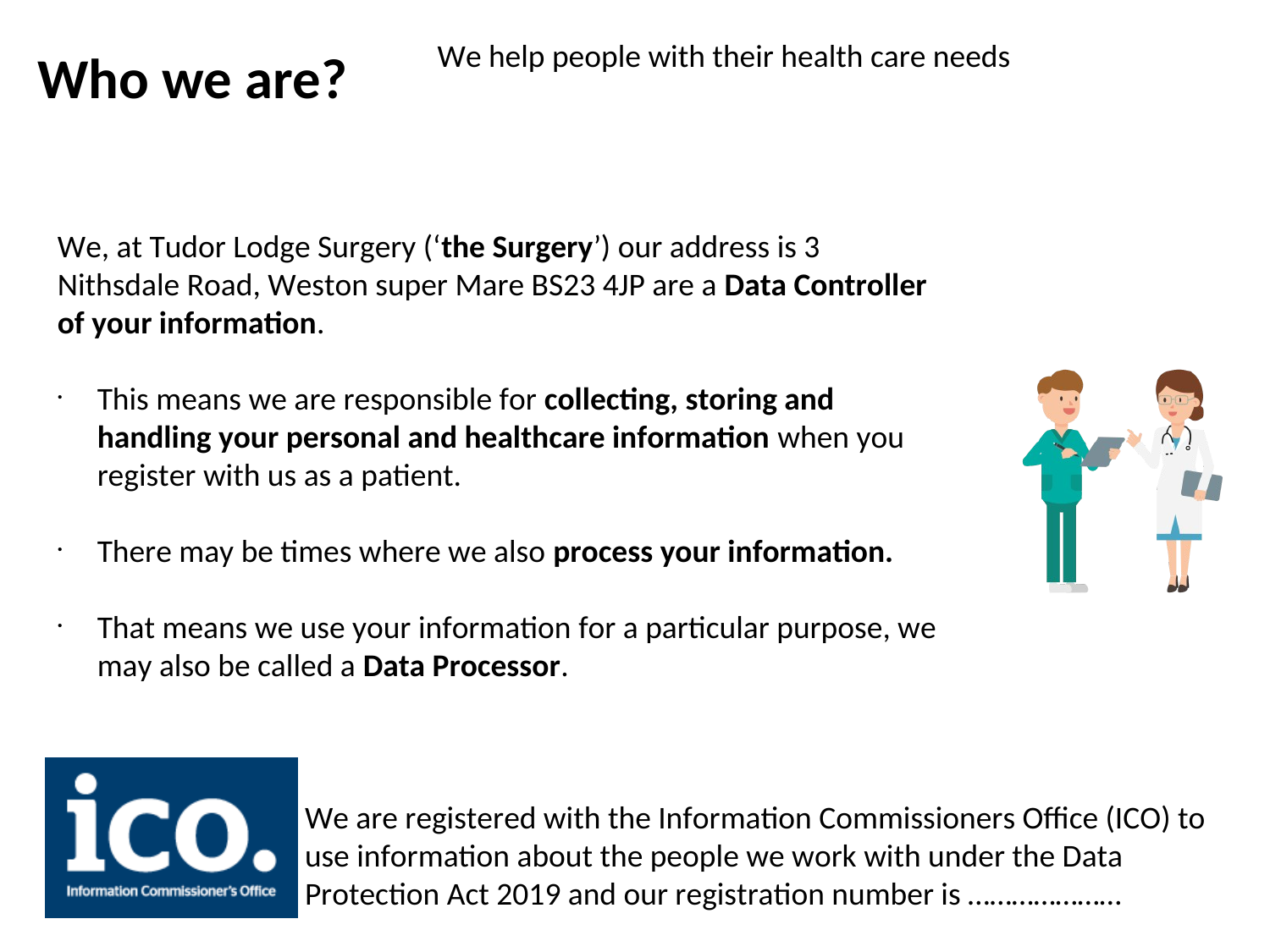

### What information do you collect about me?

Your name

Your address, where you live

Your phone number so we can contact you



Who your family are, who looks after you



Your date of birth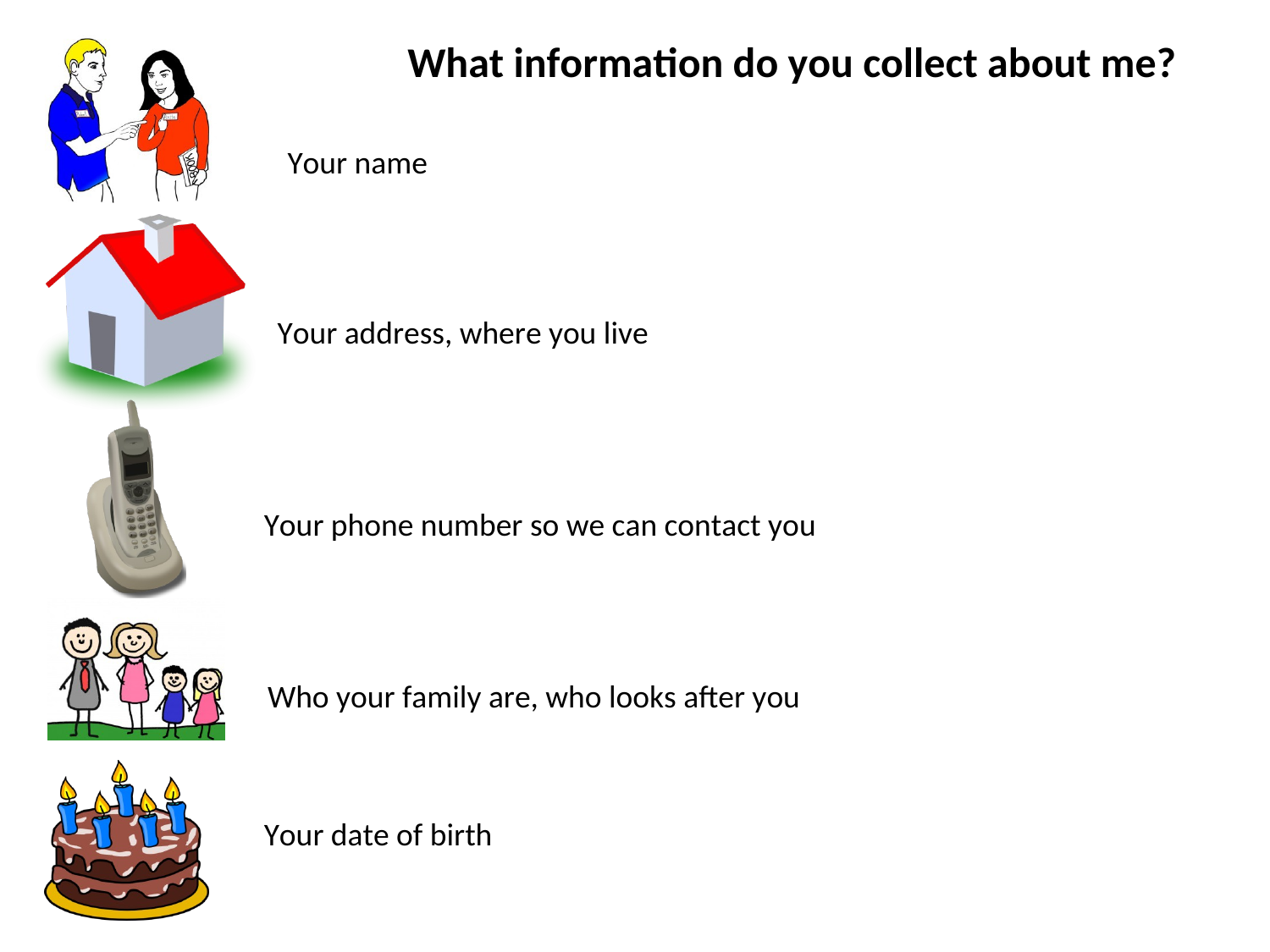#### **What else might you know about me?**



Your marital status



What you like to be called



Your job, if you have one

Where you were born



Your email address if you have one



Your religion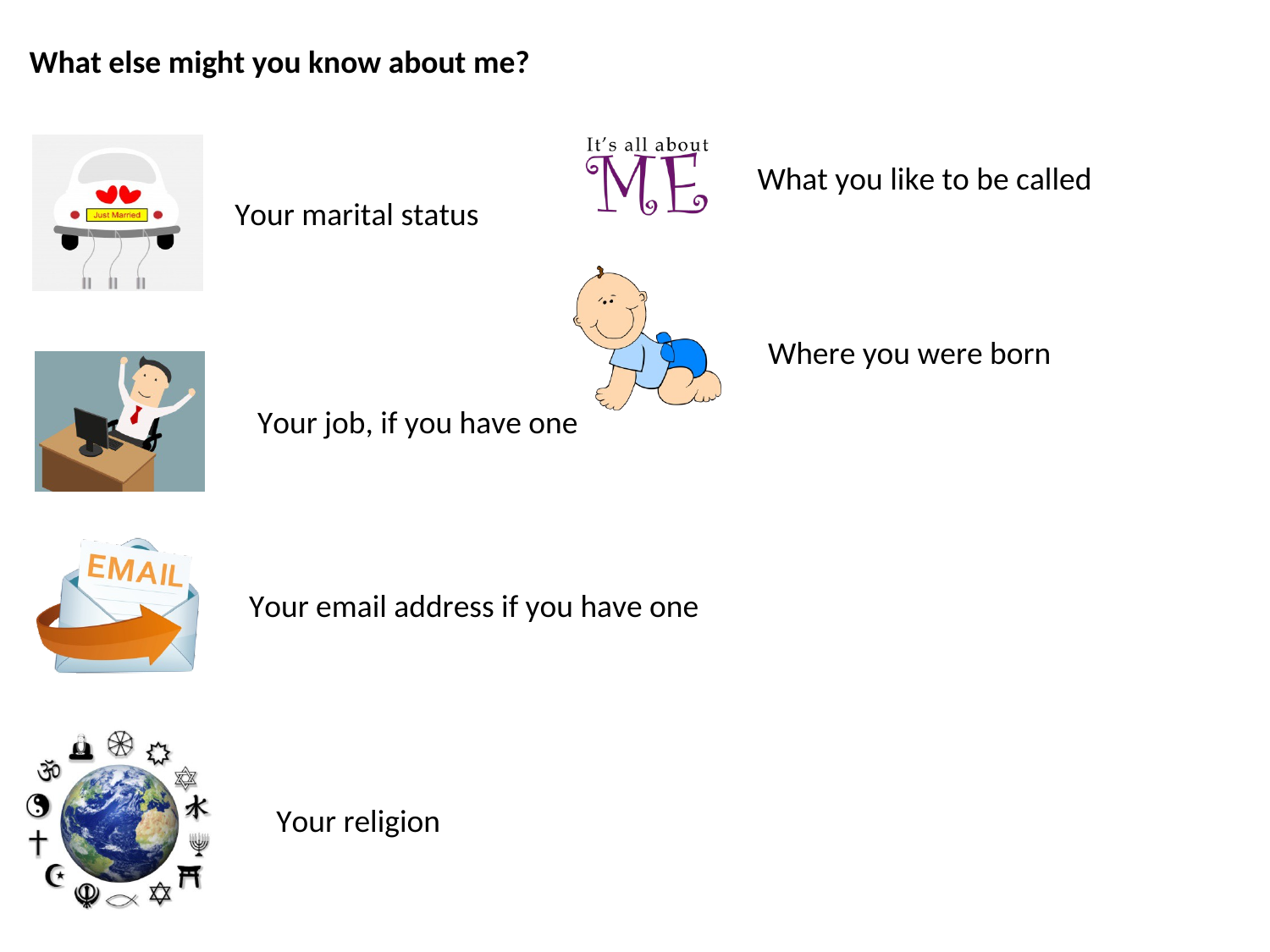#### How do you keep my information?



Your records are stored on computer on an electronic patient record system and are kept safe.



Or they might be stored on paper fle, these are also kept safe



All staff at the practice have to keep your information safe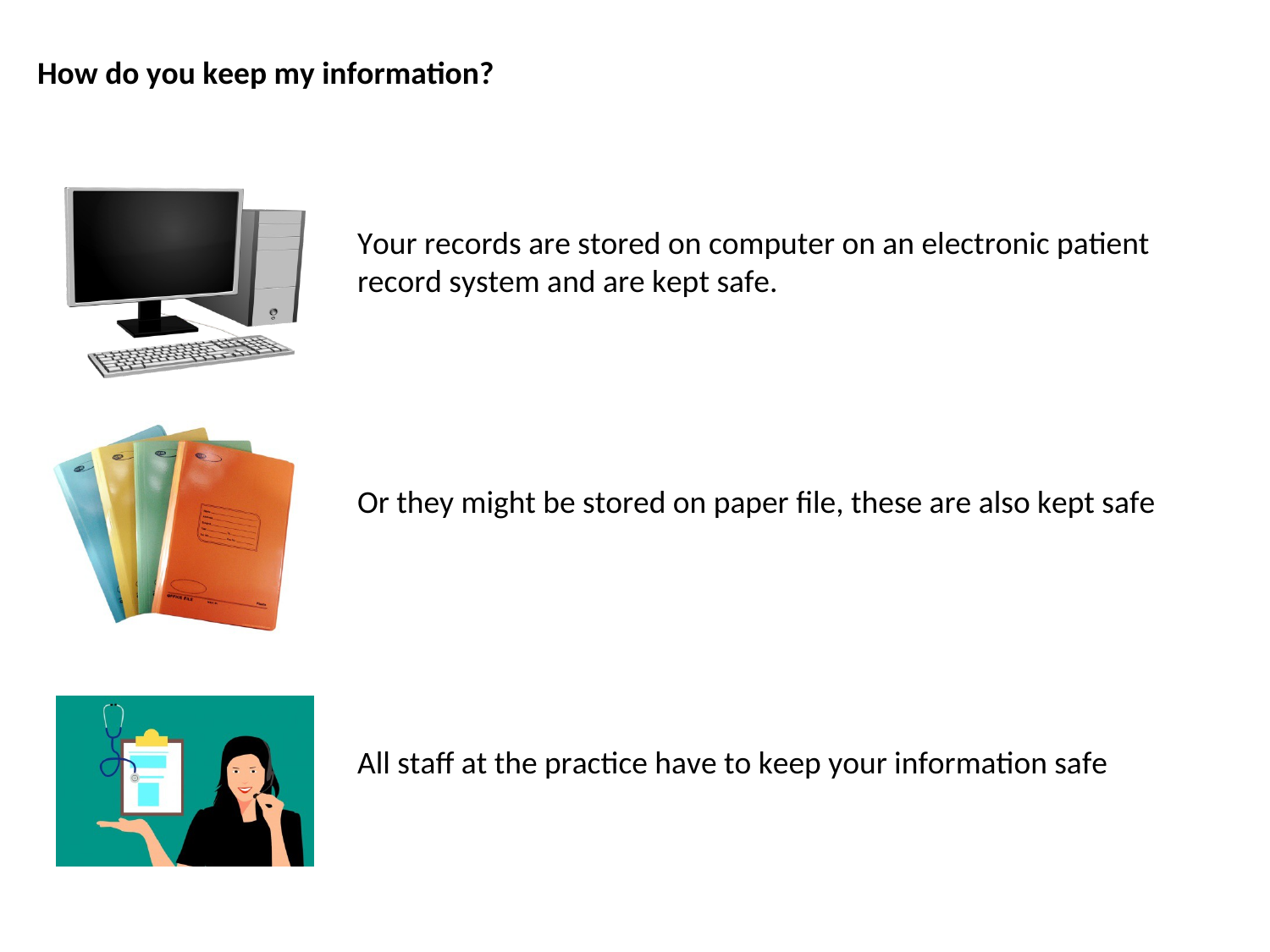#### Some information we keep about you may be **sensitive**



Your patient health records are sensitive



Any safeguards that you have in place to protect you

It is important for us to keep information about you so that we can help you in the best **possible way.**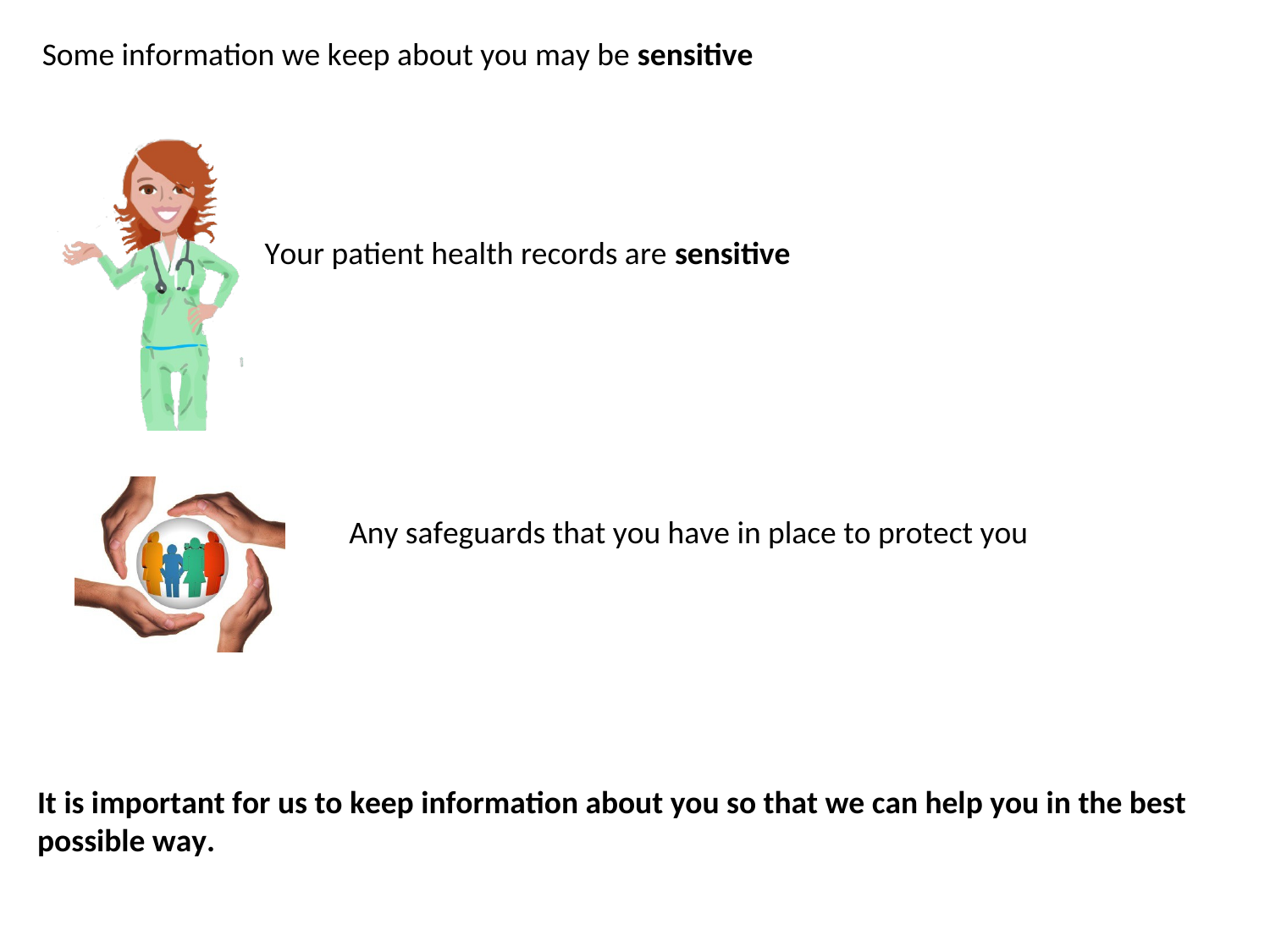#### We might also use your information



To give to other people who are treatng you



We might ask for your opinion on how to make things better for you at your medical practice.



To share with people organising your care, these are called commissioners.

For medical research purposes , we would ask you for your permission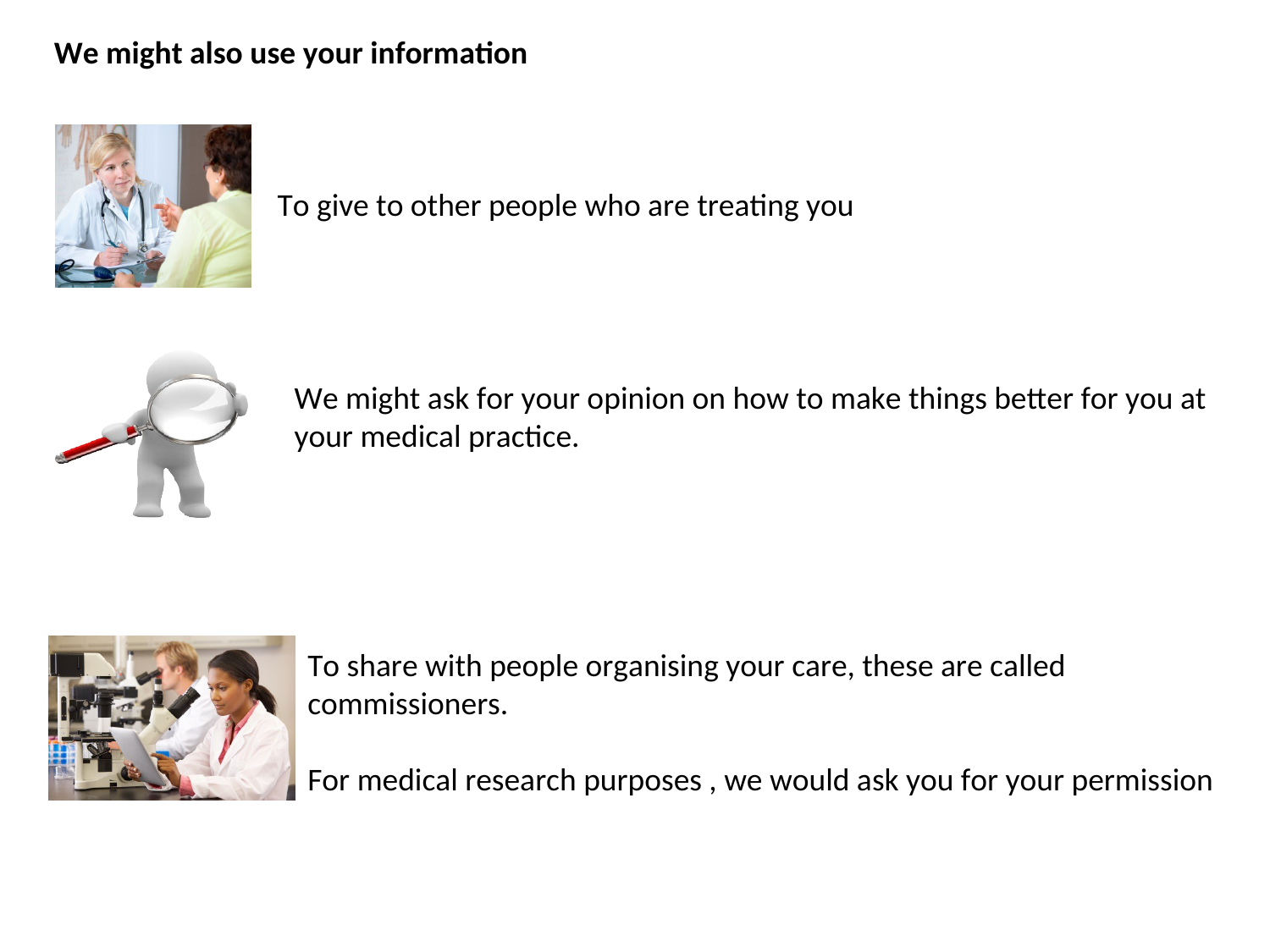#### **Sometmes, we might need to share your informaton because it's the law**



If the **police** require information as part of a criminal investigation



Information might be required by law due to fraud



If there is a **court order**



If the Care Quality Commission **CQC** require it during an inspection

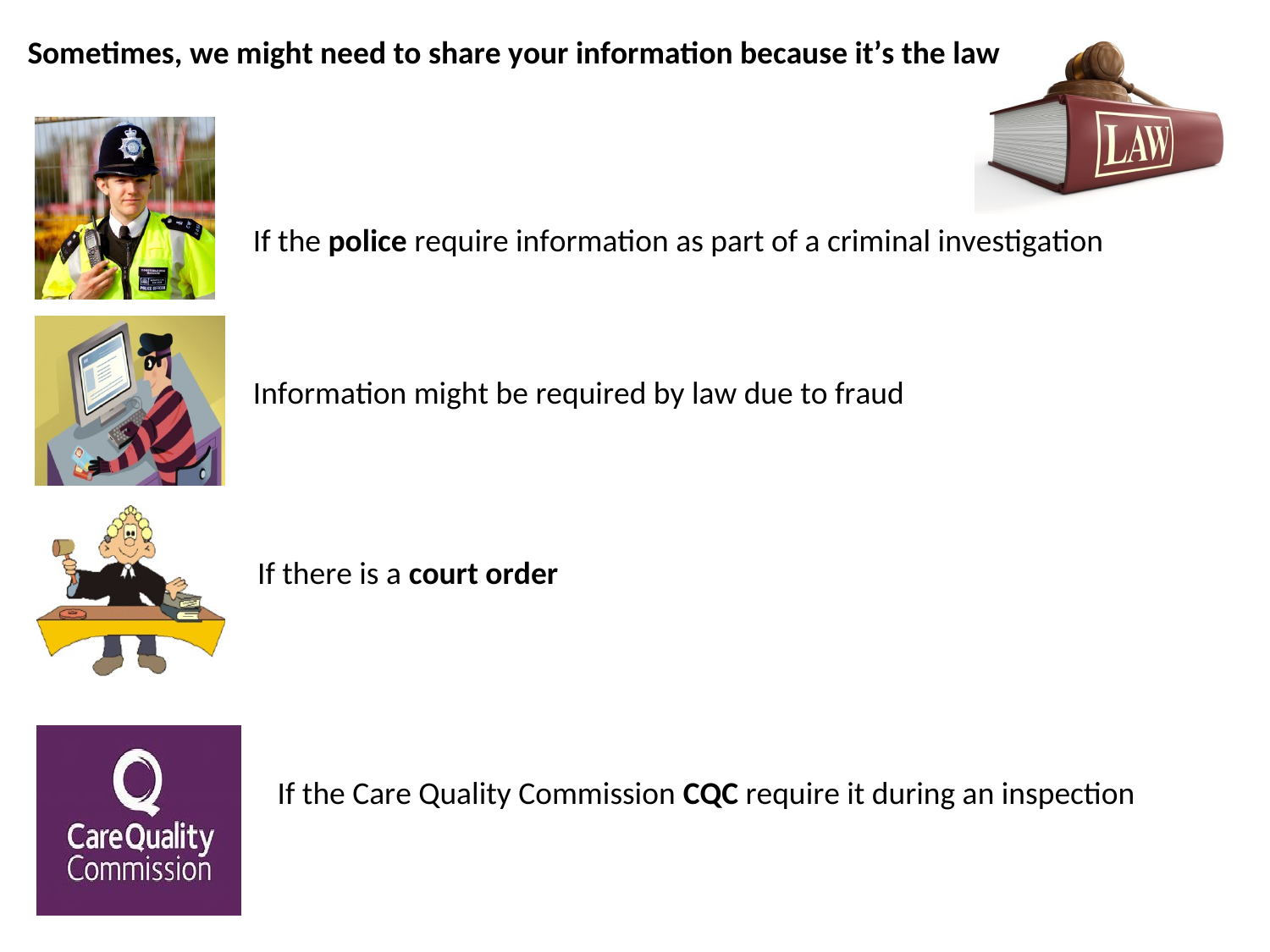#### **By law this means that we must….**



Keep your records secure

- The law tells us how to keep your information
- We have to follow the Data Protection Act 2018, the GDPR 2016 and the Common Law Duty of Confidentiality



Only let staff look at your records that are authorised to do and is part of caring for you.

Keep your records confidential and secure at all times

We will make sure your information is safe, using computer passwords for electronic information, and locks for paper information.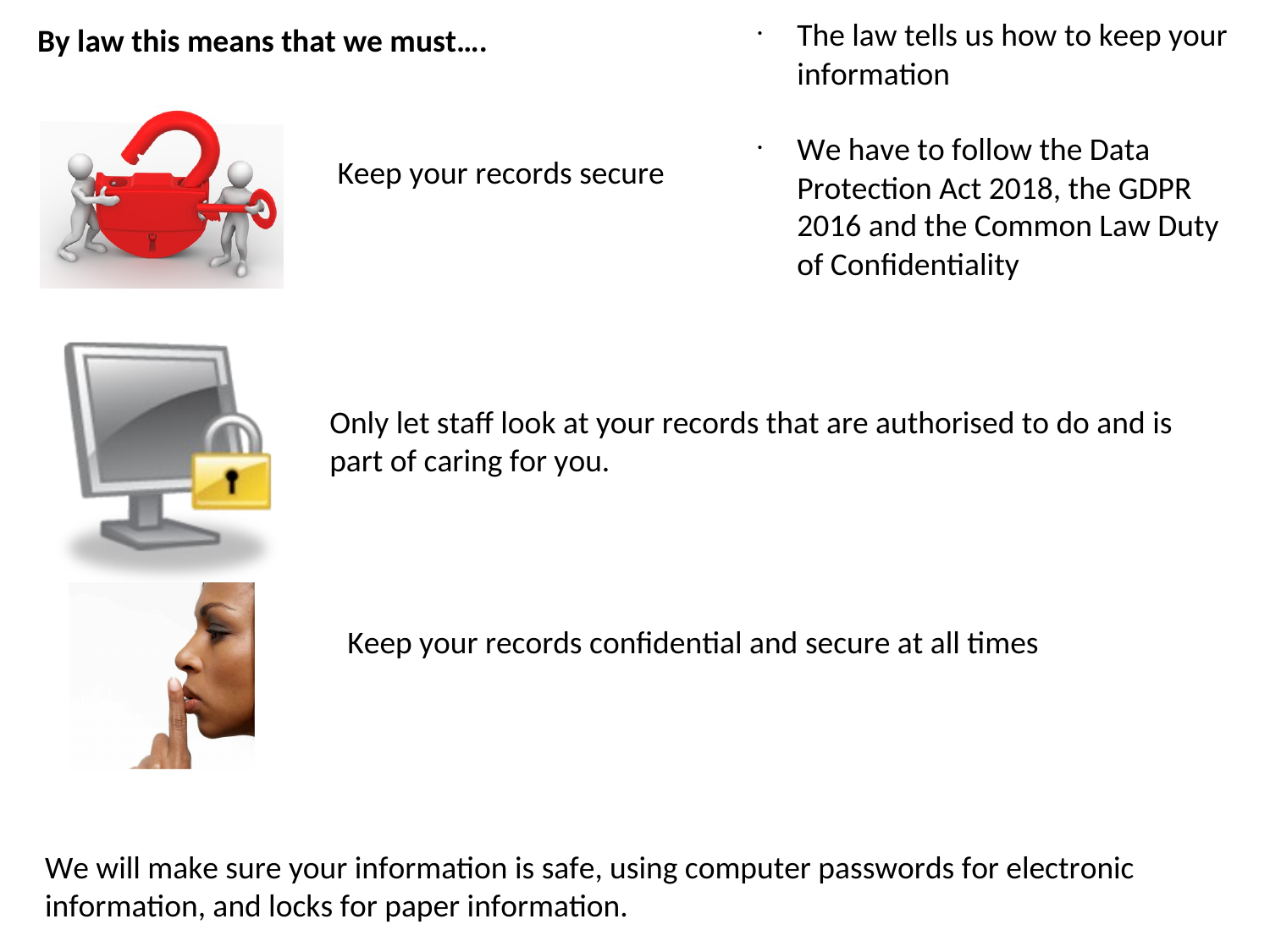**Who do we share information with and why?** 

We need to tell you how personal information will be used

We need to have a **legal reason for using your information** without asking you first

We might need to give information about you to other organisations

We might need to share your medical and personal information with other NHS **Organisations to help them give you the right healthcare you need.** 

This would be **NHS England, Public Health England and other NHS Trusts, General Practitioners (GPs), Ambulance Services, Primary Care Agencies**. This may also include those organisations that help the NHS to look after your health.

**We might also need to share your informaton with organisatons like Social Services or private care homes to help them give you the best support.** 

**Sometmes special permissions will be given to use informaton that uses your name without your consent.** 

This may be for medical research or checking quality of care. This permission is given by the Secretary of State for Health on advice from the National Information Governance Board for Health and Social Care under strict conditons.

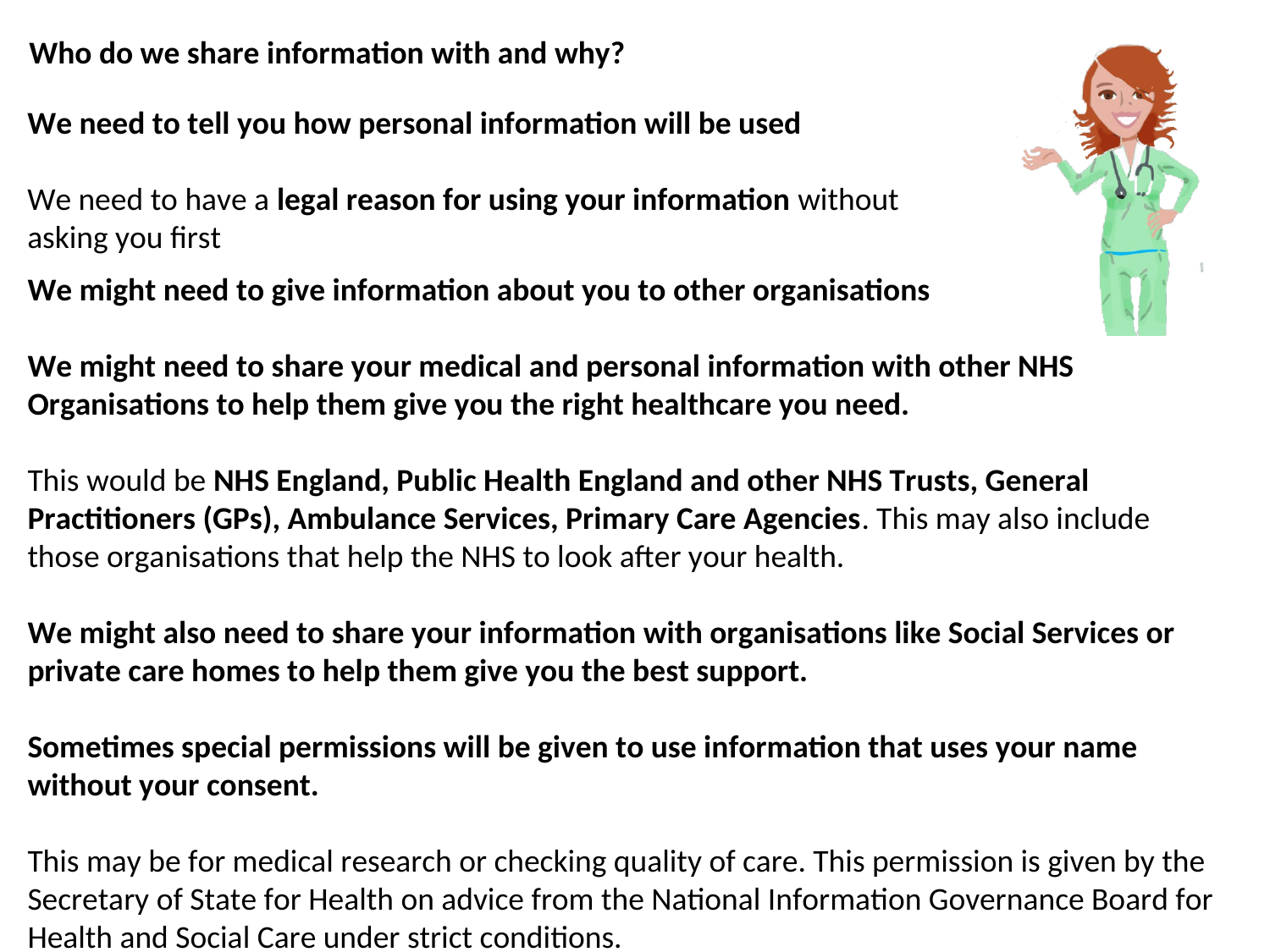

The information collected about you when you use our services can also be used and provided to other organisatons for purposes beyond your individual care, for instance to help with:

- improving the quality and standards of care provided - research into the development of new treatments - preventing illness and diseases - monitoring safety - planning services
- All these uses help to provide beter health and care for you, your family and future generatons.
- Confidential patient information about your health and care is only used like this when allowed by law.
- Most of the time, anonymised data is used for research and planning so that you cannot be identified in which case your confidential patient information isn't needed.

#### **You have a choice about whether you want your confdental patent informaton to be used in this way.**

If you are happy with this use of information you do not need to do anything. If you do choose to opt out your confidential patient information will still be used to support your individual care.

To find out more or to register your choice to opt out, please visit [www.nhs.uk/your-nhs-data-maters](http://www.nhs.uk/your-nhs-data-matters)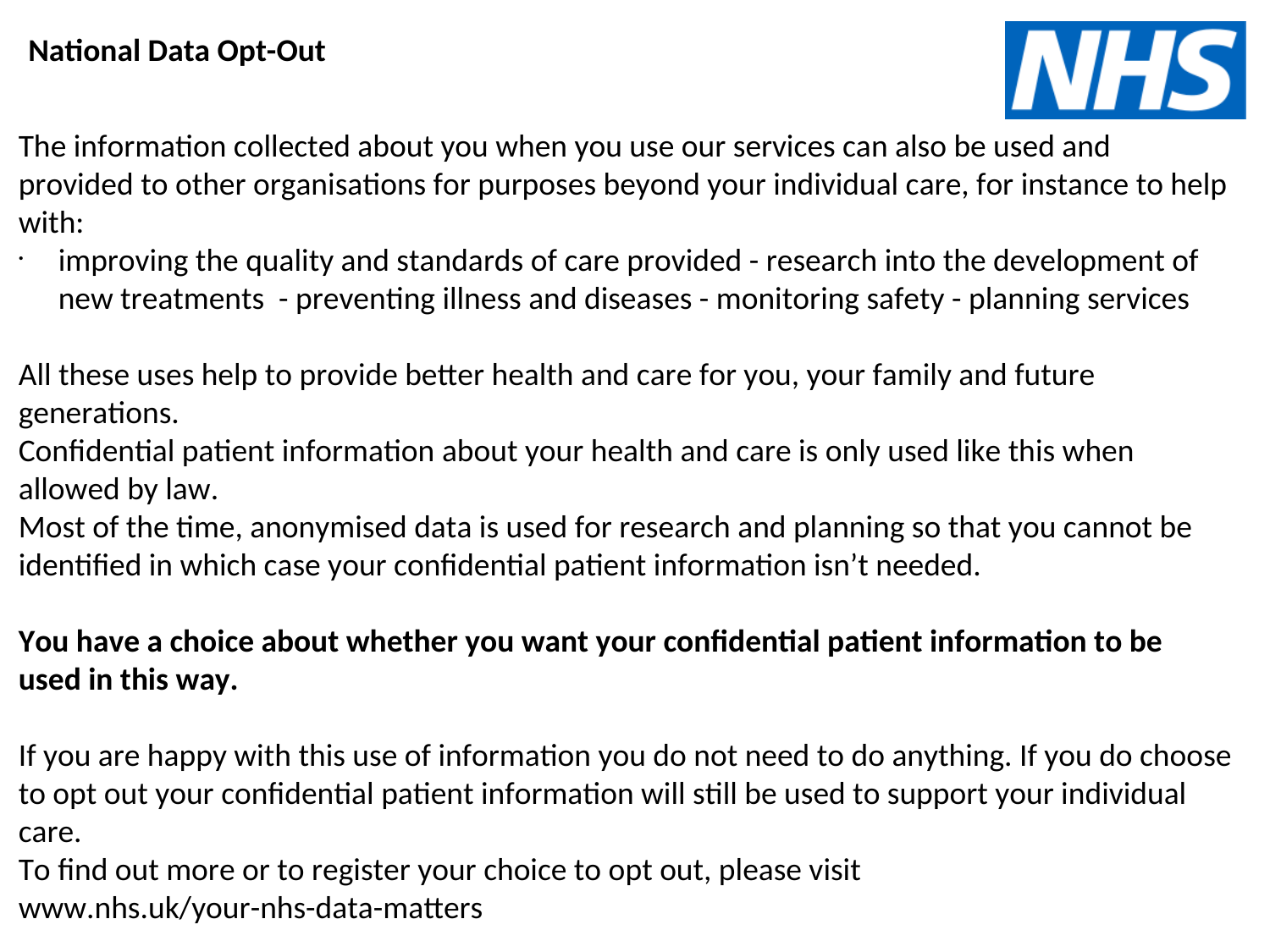**What are my rights?**

**us to it too**

Under UK law The Data Protection Act and GDPR you can......

**You can ask us to give you a copy of your records, this is called a Rights of Access request**

**You can tell us not to share your informaton if you really don't want**

**Unless we have to if it's required by law**

**If some informaton is wrong you can ask us to change it for you**

**You can ask us to give copies to other organisatons if they need**